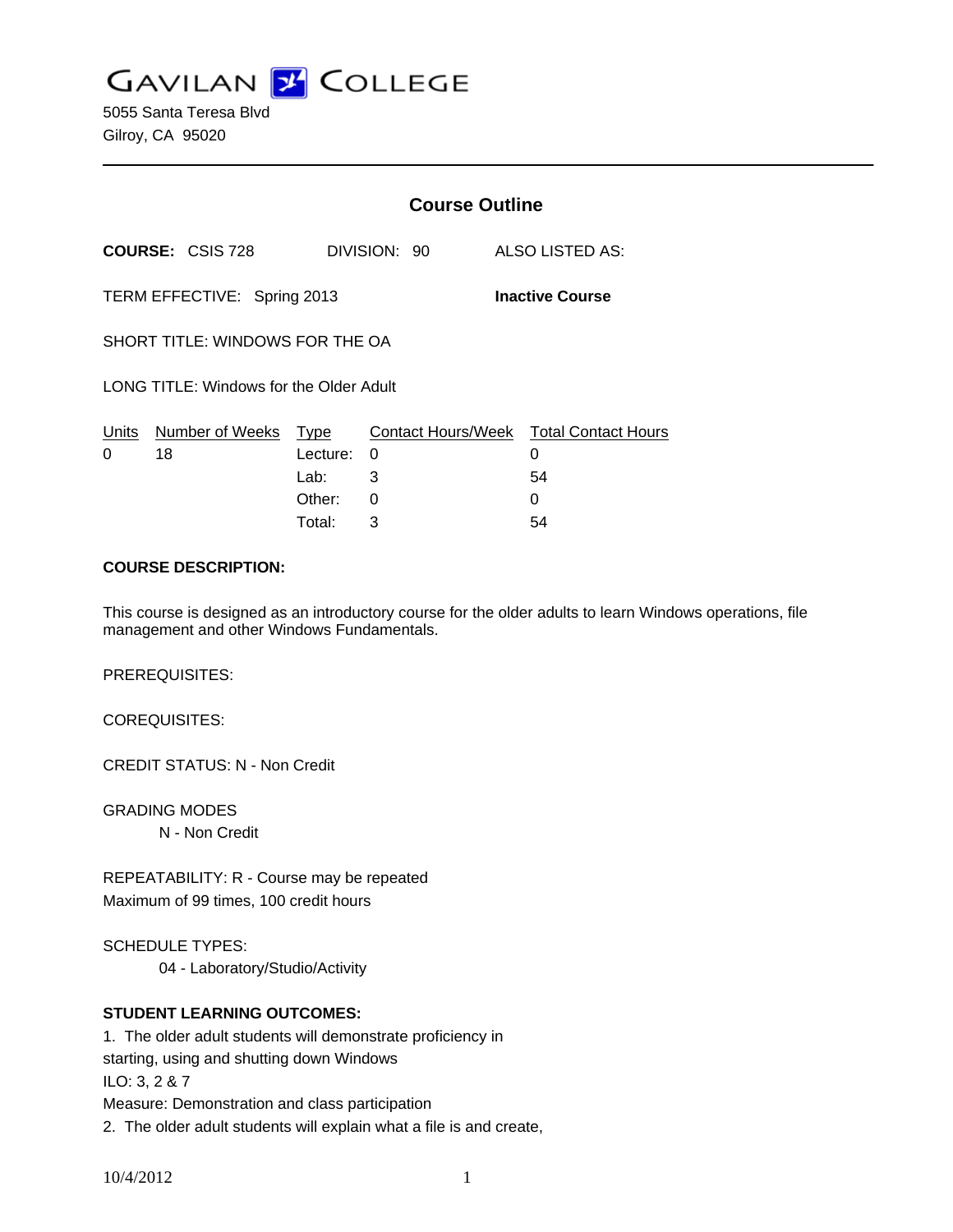modify, save and delete files ILO: 3, 2 & 7 Measure: Performance, oral responses and demonstration 3. The older adult students will explain what a folder is and create, modify, save and delete folders ILO: 3, 2, & 7 Measure: Class assignments, oral responses, demonstration and performance 4. The older adult students will demonstrate how to create, modify and delete text ILO: 3, 2, & 7 Measure: Class participation, discussion and performance on assignments 5. The older adult students will define, use and recall computer vocabulary ILO: 1, 2, 3, & 7 Measure: Oral responses, class participation

# **CONTENT, STUDENT PERFORMANCE OBJECTIVES, OUT-OF-CLASS ASSIGNMENTS**

Inactive Course: 09/24/2012 3 Hours Overview of the course and introduction to basic computer information The older adult students will complete a pre-inventory or class survey on computer literacy The following course content will be explained and reviewed with the older adult: students: Defining a PC and its parts Computer Hardware/Software Mouse Manipulation and its functions: right and left click, double click, point and selecting and dragging The Desktop and its icons Using the Taskbar Using the Toolbars and displaying a toolbar Getting Help in Windows Using the Content Features Using the Index Feature Printing a Document Computer Vocabulary: Monitor, keyboard, tower, mouse, software, hardware, click, files, folders, minimize/maximize, dialog box, commands, Internet, MS Word, disk, modem, floppy, USB, and CD ROM Drive Student Performance Objectives: Students will start, shut down and restart Windows, manipulate the mouse, identify the Desktop and its icons, run multiple programs and print out one document 3 Hours The following content will be explained and reviewed with the older adult students: Students will review and practice basic computer information from the last session Description of various typres of printers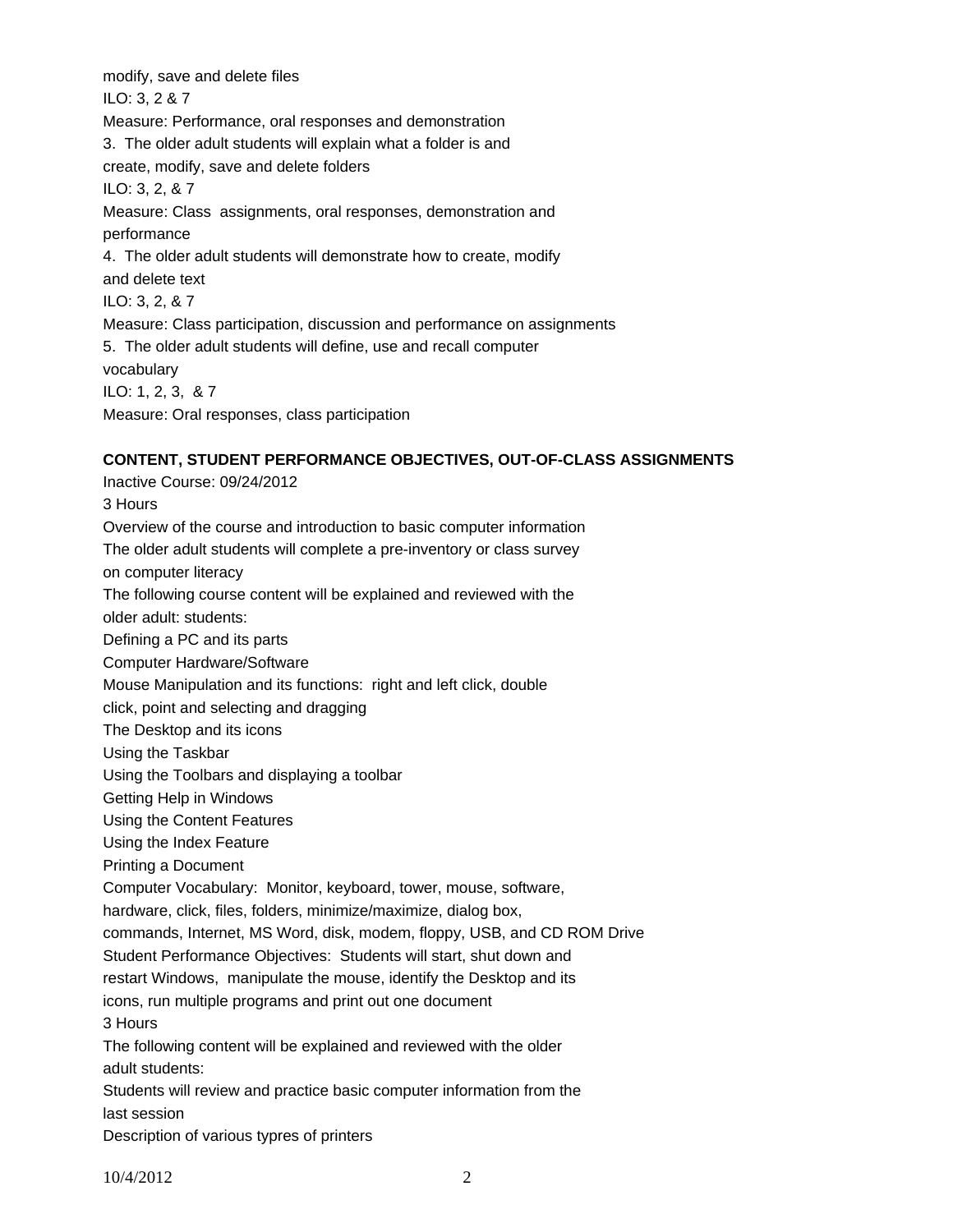Installing a printer Setting and Changing a Default Printer Printing from an Application Controlling the Print Job Pausing and Resuming the Queue Deleting a Print Job Computer Vocabulary: Default printer, delete print job, delayed printing, pausing and resuming, and print queue Student Performance Objectives: Students will print a document, modify the print queue, delete a print job, and pause and resume printing 3 Hours The following content will be explained and reviewed to the students: Students will review and practice the basic computer information from the last session The heart of using Windows will be introduced: its menus, toolbars and dialog boxes What is a Window? Opening a Window Switching Between Windows Sizing a Window with Maximize, Minimize and Restore Sizing a Window's Borders Using a Scrollbar Moving a Window Arranging Windows on the Desktop Closing Windows Using and working with Toolbars Moving Toolbars Using and choosing Menus and Menu Commands Using Shortcut Keys Using Shortcut Menus Using Dialog Buttons Computer Vocabulary: window, screen, control box, border, title bar, minimize button, maximize/restore button, close button, vertical scrollbar, horizontal scrollbar, menu bar, toolbar and status bar Student Performance Objectives: Students can identify a window, open and close a window, minimize/maximize and restore a window, learn to drag and reposition a window, and arrange windows on a desktop 3 Hours The following content will be explained and reviewed to the older adult students: Students will review and practice the basic computer information from the last session Customize Windows Changing the color of Windows Desktop Creating a Screen Saver with Graphics Arranging Icons on the Desktop Changing the sounds of the system events Changing the day/time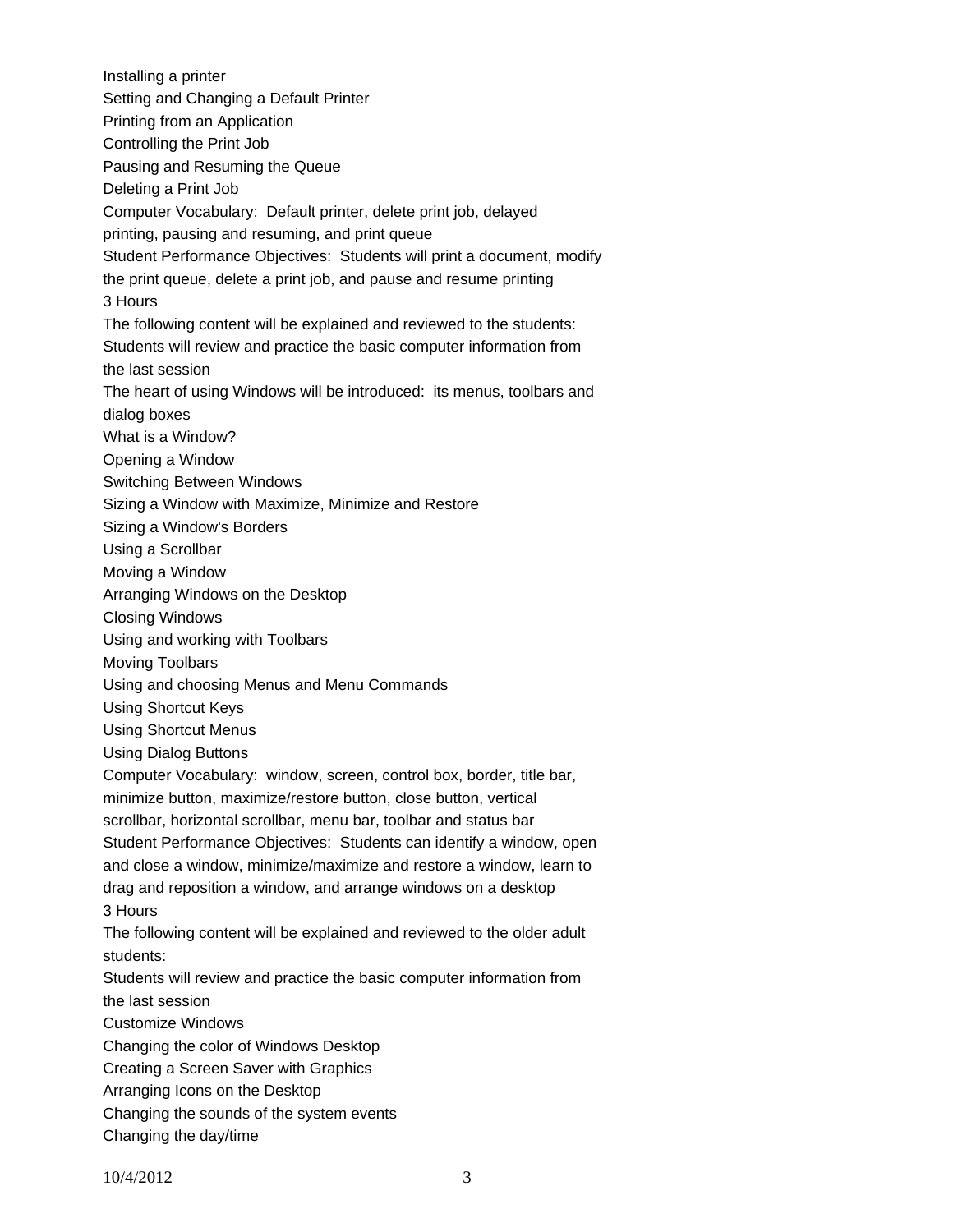Creating your own Toolbars Review of Computer Vocabulary Student Performance Objectives: Students will learn how to alter the colors, sounds and icon configuration on their desktops 3 Hours The following content will be explained and reviewed with students: Students will review and practice the basic computer information from the last session File extension and types of disk drives Terms: My Computer and Windows Explorer Overview of Folders and Files Web Style and Classic Style Customizing Folders Selecting Multiple Files and Folders Copying and Moving Files and Folders Creating, Deleting, Renaming, and Searching for a File or Folder Computer Vocabulary: Drives, Folders, Files, Recycle Bin Student Performance Objectives: Students will learn how to organize all of the information that is stored in their computer in Drives, Files and Folders 3 Hours Students will review and practice the basic computer information from the previous sessions Student Performance Objectives: Students will complete the post-survey on computer literacy, course evaluations and create a document(s) of their choosing

# **METHODS OF INSTRUCTION:**

Instructional methods are lecture and some discussion on key concepts in a lab setting. Students will practice individualized lessons/exercises in an electronic format.

# **METHODS OF EVALUATION:**

# **REPRESENTATIVE TEXTBOOKS:**

# **ARTICULATION and CERTIFICATE INFORMATION**

 Not Transferable UC TRANSFER: Not Transferable Associate Degree: CSU GE: IGETC: CSU TRANSFER:

# **SUPPLEMENTAL DATA:**

Basic Skills: N